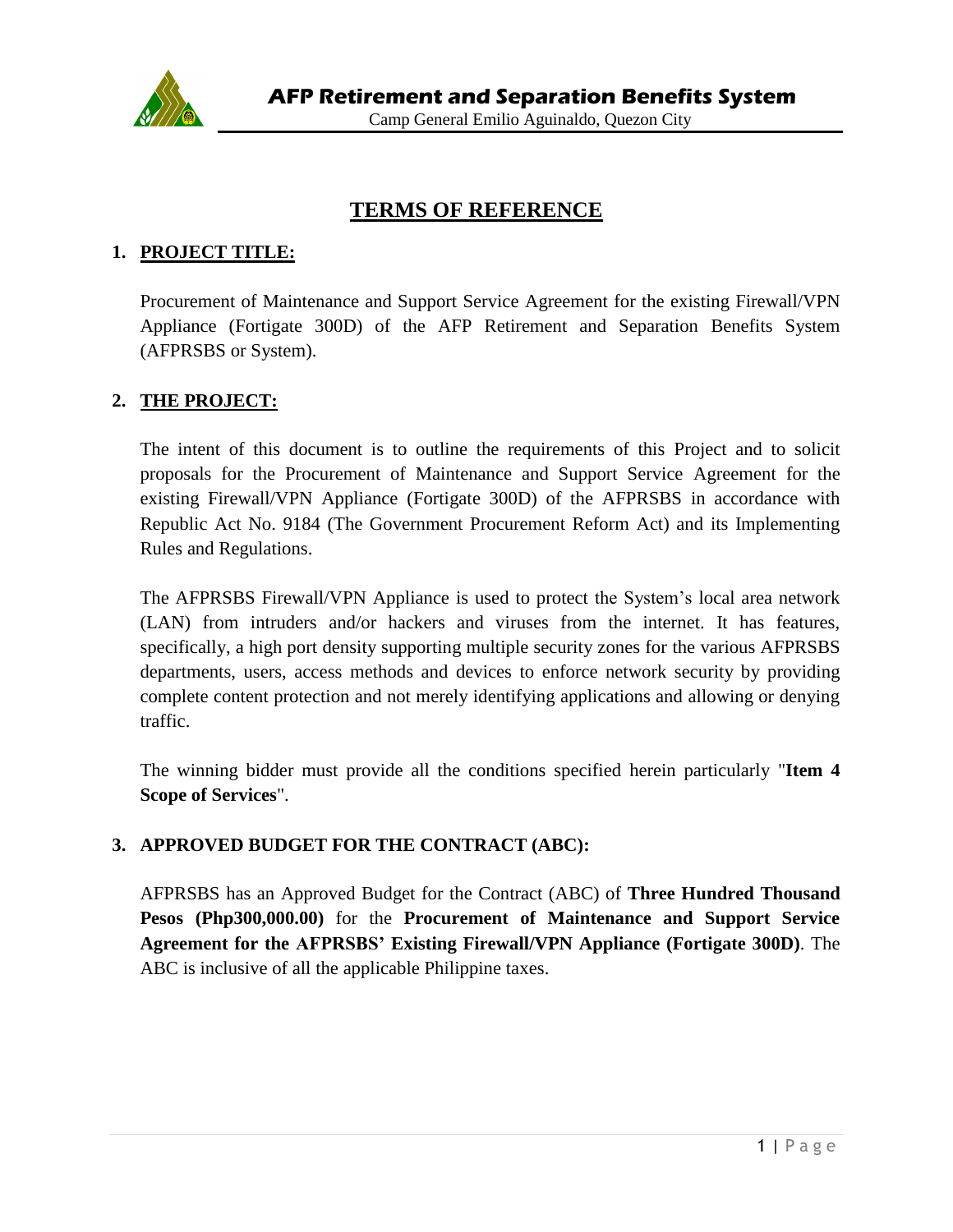## **4. SCOPE OF SERVICE:**

- 4.1 The maintenance and support services to be provided by the winning bidder to the AFPRSBS shall be on an eight (8) hours x five (5) days basis, which can be delivered in the form of telephone, electronic mail or on-site services. Problem and resolution shall be documented. Resolution which shall refer to a condition wherein the reported problem is resolved by the winning bidder to the satisfaction of the AFPRSBS shall be delivered within three (3) hours from the receipt of service call. The winning bidder shall notify the System for any on-site technical support to be rendered beyond regular office hours subject to the approval of the AFPRSBS management.
- 4.2 The maintenance and support services shall include all activities related to the Preventive and Remedial Maintenance to keep and maintain the equipment including its components and licenses in good working condition.
- 4.3 The maintenance and support services on an on-call basis during the maintenance and support service period shall be provided as the need arises and shall be accompanied by a written report and shall include, but not limited to the following:
	- Troubleshooting and conducting a diagnostic test
	- Software updates as needed (OS, middleware, applications, patches and others)
- 4.4 If the condition necessitates an on-site support, the winning bidder shall provide an onsite support depending on the following severity:

|                             | Critical  | Critical major service failure of the unit<br>completely interrupts the entire operations<br>of the System.             | On-site support<br>on the same day                                        |
|-----------------------------|-----------|-------------------------------------------------------------------------------------------------------------------------|---------------------------------------------------------------------------|
| $\mathcal{D}_{\mathcal{L}}$ | High      | Substantial service failure of the unit<br>leading to the major delays of most parts<br>of the operations of the System | On-site support<br>on the same day<br>or remote access<br>can be arranged |
| 3                           | Important | Standard service failure of the unit with<br>no impact to the operations.                                               | On-site support<br>within $3-5$<br>business days                          |
| $\overline{A}$              | Normal    | Requests for information with reference to<br>the winning bidder's technical support on<br>site assistance              | On-site support<br>can be scheduled                                       |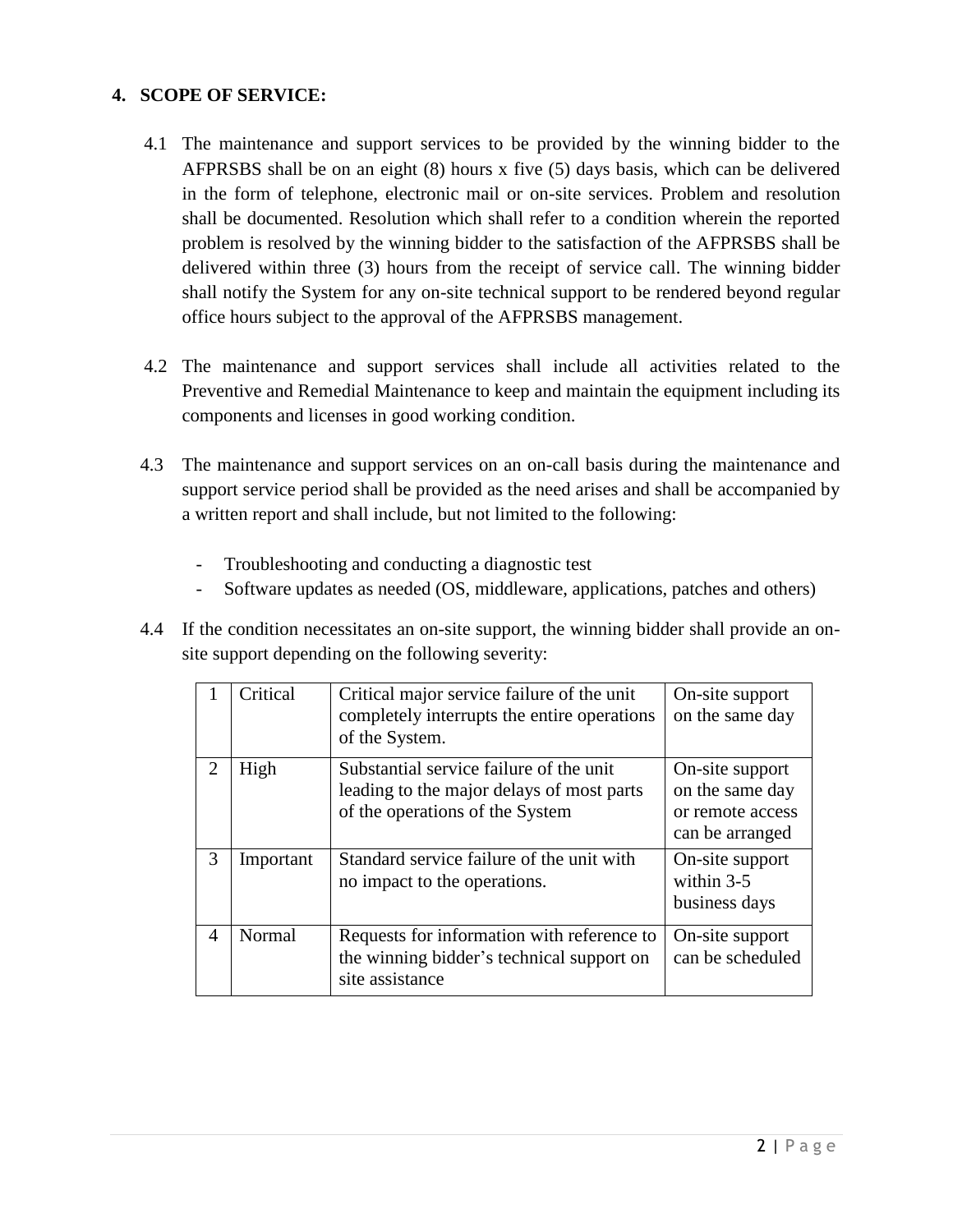- 4.5 Defective units/parts/module shall be replaced with the same quality and specifications and operating system/license shall be re-installed with no additional cost to the System.
- 4.6 The winning bidder shall inform the System with any product alerts, notices and latest product versions as well as any updates/upgrades.
- 4.7 The winning bidder shall ensure that the on call technical support has the capability to provide thorough analysis of the technical problems brought to its attention by the AFPRSBS and shall provide immediate and permanent solution to said problems.
- 4.8 The winning bidder shall warrant, represent and undertake that the services to be provided are reliable and that their personnel are hardworking, qualified and dedicated to do the services required by AFPRSBS. The winning bidder shall coordinate with the authorized AFPRSBS personnel in the performance of their jobs.

## **5. DELIVERABLES:**

5.1 The comprehensive twelve (12) months or one (1) year maintenance and support services shall include the following:

#### **a) Fortigate 300D 8x5 Bundle**

- Firmware and General Updates
- 8x5 Enhanced Phone Support
- Anti Virus
- NGFW (IPS/Application Control)
- Content Filtering / Webfiltering
- Anti Spam

#### **b) 8 x 5 Next Business Day (NBD) Incident On-Site Support**

- 8:00am 5:00pm, Monday to Friday
- Phone Support
- E-mail Support
- Remote Support
- On-Site Support
- 5.2. The Certificate of Coverage / Maintenance Certificate shall be delivered immediately after execution of the Maintenance and Support Service Agreement.

#### **6. CONFIDENTIALITY OF DATA**

The winning bidder shall document detailed procedures/techniques in identifying system security risk and security breach and how such shall be handled.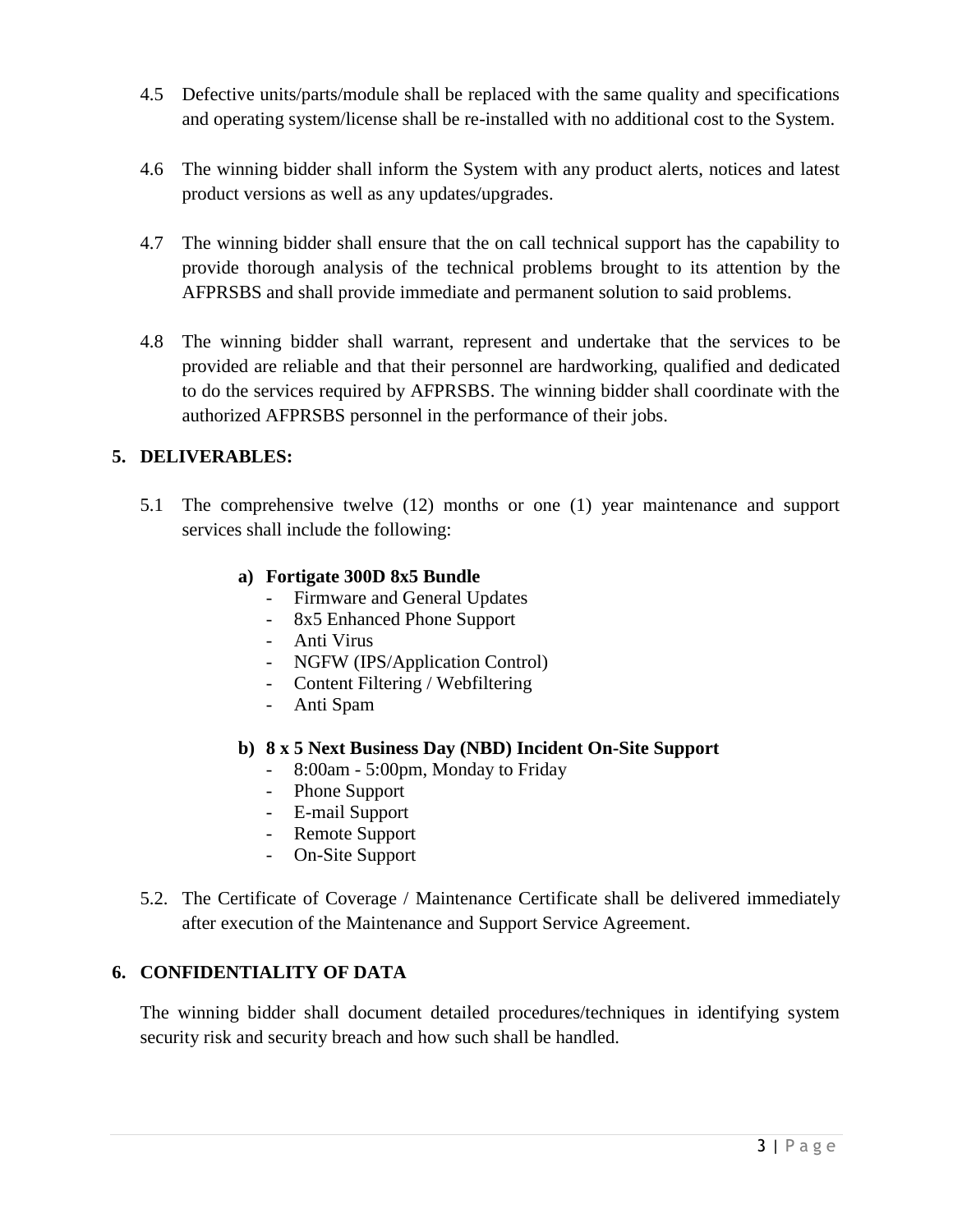The System, its components, parts, data technology and non-technical materials, all or any of which may be derived from the Project, are confidential and proprietary rights of the AFPRSBS. The winning bidder agrees to hold the strict confidentiality of all the information that will come to the knowledge of the Project staff such as but not limited to IT Infrastructure design/configuration, work flow, building layout and designs.

# **7. WINNING BIDDER'S REQUIREMENTS**

- 7.1 All of the service personnel to be assigned by the winning bidder to undertake and prosecute the Project must be experienced and employed by the winning bidder.
- 7.2 The winning bidder must be operating in the Philippines for the past three (3) years and must have completed similar projects here in the country.
- 7.3 The winning bidder must comply with the terms and conditions and submit all the required documents as stated in the Request for Quotation (RFQ), to wit:
	- 7.3.1 Quotation and accreditation requirements must be submitted in separate sealed envelopes.
	- 7.3.2 As a Government-Owned and Controlled Corporation (GOCC), the AFPRSBS shall deal only with legitimate suppliers and/or contractors which issue official receipts registered with the Bureau of Internal Revenue (BIR).
	- 7.3.3 All entries in the Quotation Form shall be typewritten.
	- 7.3.4 Quoted prices shall be inclusive of value-added taxes and other applicable taxes and shall be firm and valid for a period of at least thirty (30) days from the date of receipt of quotation and shall be binding upon the supplier within the period.
	- 7.3.5 Contract shall be awarded to the bidder with the best service and lowest calculated responsive bid.
	- 7.3.6 Only quotations from partners that are duly authorized by the manufacturer to provide, sell, configure and support the firewall appliance shall be accepted. The certification from the manufacturer authorizing the supplier to provide such service support should be submitted to the AFPRSBS during the postqualification of the supplier with the lowest complying bid.
	- 7.3.7 Any and all costs necessary for the supplier to fulfil its obligations in the supply and delivery of the firewall shall be deemed included in the financial proposal. Any cost incurred in the fulfilment of the obligations but were not included in the financial proposal shall be shouldered by the supplier with the lowest complying bid.
	- 7.3.8 AFPRSBS reserves the right to post-qualify any supplier and/or reject any or all submitted quotations without thereby incurring any liabilities to the affected bidder/supplier or bidders/suppliers.